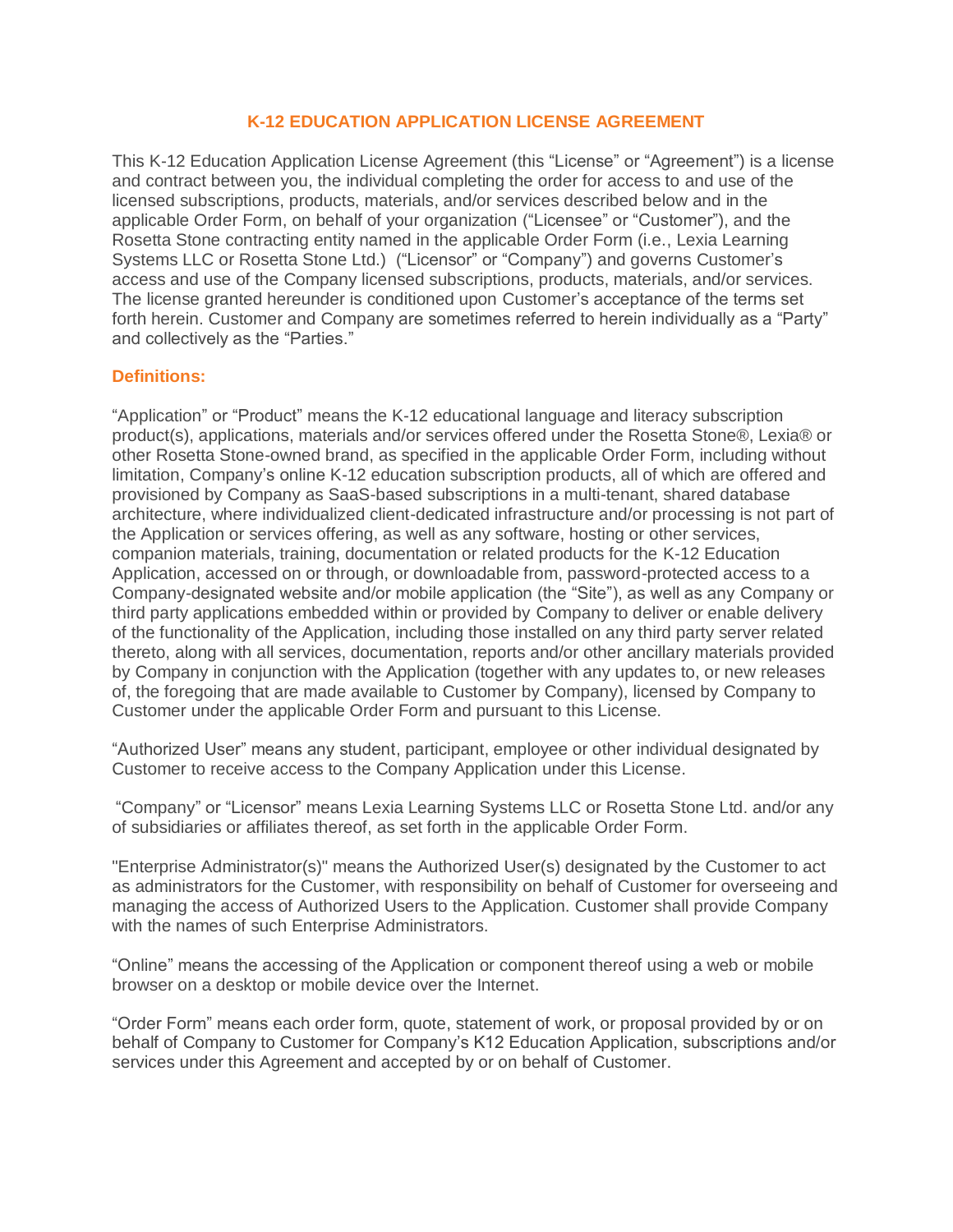## **1. IMPORTANT NOTICE ON LICENSE -- PLEASE REVIEW CAREFULLY.**

**A. General.** THIS LICENSE IS A LEGAL AGREEMENT BETWEEN CUSTOMER/LICENSEE AND COMPANY/LICENSOR. CUSTOMER UNDERSTANDS AND ACKNOWLEDGES THAT COMPANY WOULD NOT HAVE ENTERED INTO THIS LICENSE WITH CUSTOMER WITHOUT CUSTOMER'S AGREEMENT TO BE FULLY BOUND BY THE TERMS OF THIS LICENSE.

THIS LICENSE CONTAINS DISCLAIMERS OF WARRANTIES AND LIMITATIONS OF LIABILITY (SEE SECTION 10 BELOW). THIS PROVISION IS AN ESSENTIAL PART OF THE PARTIES' AGREEMENT.

**B. Online Acceptance.** BY PLACING AN ORDER WITH COMPANY, CLICKING ANY ACCEPTANCE BUTTON OF THE APPLICATION, PAYING AN INVOICE ANY COMPANY APPLICATION OR SERVICE, OR DOWNLOADING, INSTALLING OR OTHERWISE USING THE APPLICATION OR ANY PART THEREOF, CUSTOMER AGREES TO BE BOUND BY THE TERMS, CONDITIONS AND NOTICES OF THIS LICENSE, SHALL BE DEEMED TO HAVE ACCEPTED THIS LEGAL AGREEMENT IN FULL, AND SHALL BE DEEMED TO HAVE AUTHORIZED THE INDIVIDUAL COMPLETING THE ORDER OR AUTHORIZATION FOR, OR INSTALLATION, PAYMENT OR USE OF, THE APPLICATION, TO ENTER INTO THIS AGREEMENT AND ACCEPT THESE TERMS ON BEHALF OF CUSTOMER.

IF CUSTOMER DOES NOT AGREE TO THESE PROVISIONS OR ANY OF THE OTHER TERMS OF THIS LICENSE, DO NOT CLICK THE ACCEPTANCE BUTTON (IF ANY) AND DO NOT USE OR ACCESS, OR ENABLE ANY AUTHORIZED USER TO ACCESS THE APPLICATION.

## **2. LICENSE.**

The Application is licensed, not sold. The Application is intended to be used by Customer for the educational instruction and/or training of its Authorized Users only. Customer may not use the Application for any other purpose, or other than in accordance with the terms of this License, without the express prior written authorization of Company in each instance. If Customer accepts this License, Company grants Customer a limited, revocable, nonexclusive and nontransferable license to access and use, and to allow its Authorized Users to access and use, the Application licenses and/or receive and use materials and services, as identified and for the subscription service term specified in the applicable Order Form, subject to Customer's fulfillment of its payment obligations under each Order Form and the obligations, limitations, and restrictions set forth in this License. For purposes of the preceding sentence, "use" of the K-12 Education Application means access by an Authorized User to the functionality of the Application by means of password-protected access to a Company-designated Site, or, to the extent supported by Company and agreed by the Parties, via Customer's LMS, SSO or via such other arrangement or media expressly agreed to by Company in the applicable Order Form, for K-12 educational literacy or language-learning purposes only.

The specific subscription and/or service period and any maximum number of Authorized Users of the licensed Application shall be as provided in the applicable Order Form. Information regarding the counting mechanism may be accessible by the Customer from a Company online administrative portal, or may be obtained from Company customer support.

## **3. ADDITIONAL TERMS FOR THE LEXIA RAPID ASSESSMENT APPLICATION.**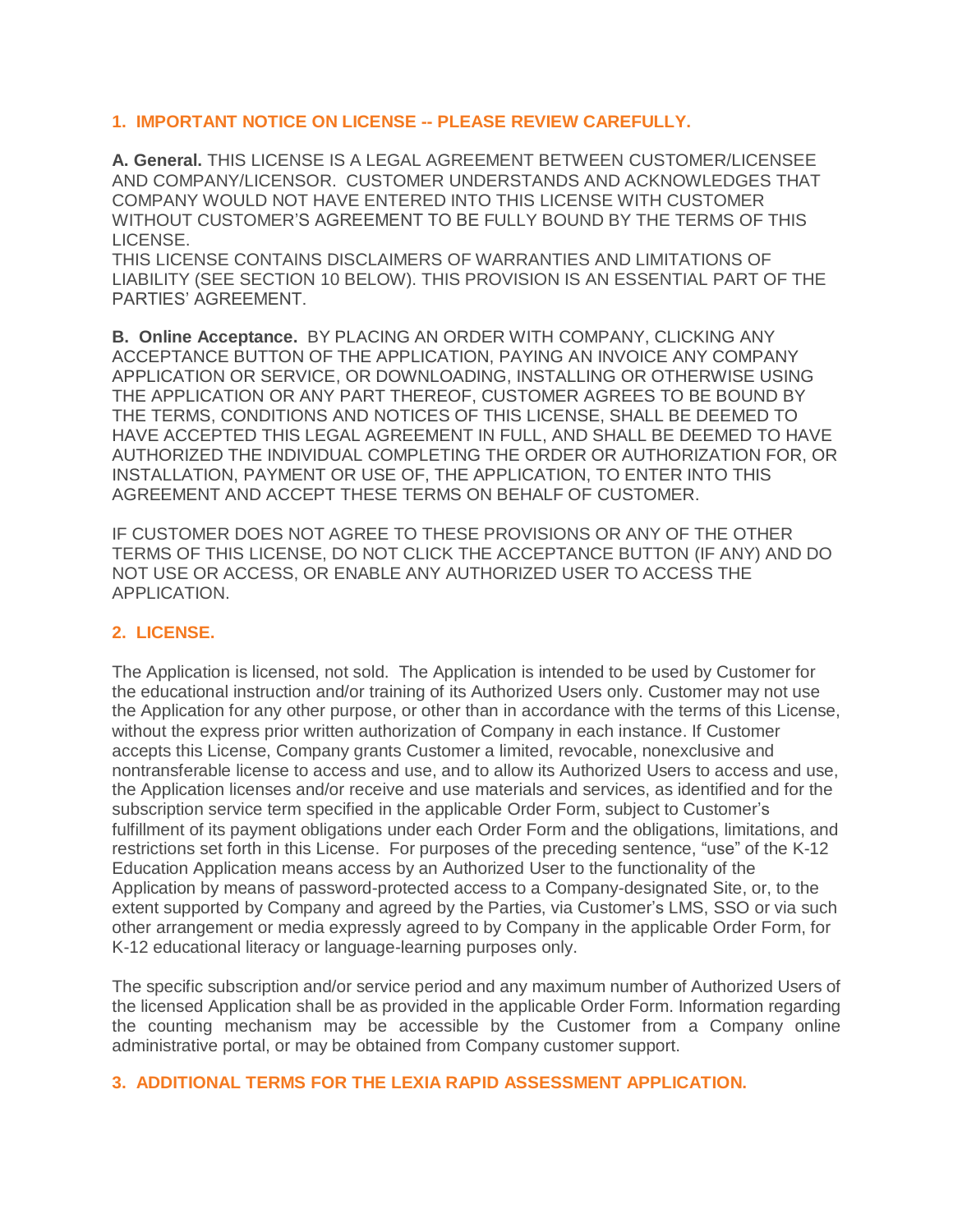Notwithstanding anything to the contrary, the following additional terms shall apply to any Order Form for, license to and/or use of the Lexia® Reading Assessment for Prescriptive Instructional Data Application ("Lexia RAPID Assessment"). The Lexia RAPID Assessment Application is owned by Lexia and/or its third party licensors, inclusive of copyrighted software and materials proprietary to Florida State University Research Foundation, Inc. ("FSU"). By accepting this License and/or using the RAPID Assessment Application, Licensee acknowledges that the FSU is a third party beneficiary to the terms and conditions herein with respect to the RAPID Assessment Application and Customer's use thereof. Any and all rights in the Lexia RAPID Assessment Application not expressly granted by this License are hereby reserved by Company and/or its third party licensors.

## **4. INTERNET AND SYSTEMS REQUIREMENTS.**

Continuous Internet access, connectivity, and certain minimum systems and technical requirements, such as installation of additional third party software (e.g., browser plug-ins), may be required to access and use the Application, which are not provided by Company and are the sole responsibility of Customer. Information regarding minimum systems and technical requirements for the Application may be obtained by Customer from the Company Site or Company customer support.

# **5. AUTHORIZED USER LOGIN & ENTERPRISE ADMINISTRATOR.**

**A. User Name and Password.** Customer acknowledges that access to the Application by Customer and Authorized Users requires the creation of user accounts for the Application (which may include the selection or designation of a username and password). Customer acknowledges and agrees that Customer is solely responsible for the use and security of user names and passwords. Customer shall take such actions as may be necessary to maintain the confidentiality and security of user names and password information and prevent the unauthorized use of user names and passwords, and shall immediately notify Company in the event of a breach of Customer security. Customer will not save Customer's user name(s) and/or password(s) on a workstation which may be used by multiple users, or permit Authorized Users to do so, as the sharing of user names and/or passwords to allow any other person to use the Application is prohibited.

**B. Enterprise Administrator(s).** Customer will designate at least one Customer Authorized User to act as Enterprise Administrator for the Application and Customer account. The Enterprise Administrator will be granted administrator privileges for the Customer's account, enabling the Enterprise Administrator to assign, disable, and otherwise administer all other Authorized User access. Customer covenants and agrees that each Enterprise Administrator shall have authority, on behalf of Customer, to perform his or her duties, serve as primary point of contact to, and direct and instruct Company with respect to the Application and service operations provided to Customer and its Authorized Users. Enterprise Administrator and Customer staff information may be used for purposes of communicating to the Customer information relating to Company's business and services (e.g., account activity reminders, best practices, activities to support Application usage and engagement by Authorized Users, downtime notices, products, services or feature notifications, technical and other support services, etc.). If, during the Term of the services under the applicable Order Form, a thencurrent Enterprise Administrator ceases to be an active employee or agent of Customer or ceases to serve as an Enterprise Administrator, and if there are no remaining Enterprise Administrators, Customer shall promptly appoint another Authorized End User as an Enterprise Administrator. When an Enterprise Administrator accesses the Application administrator portal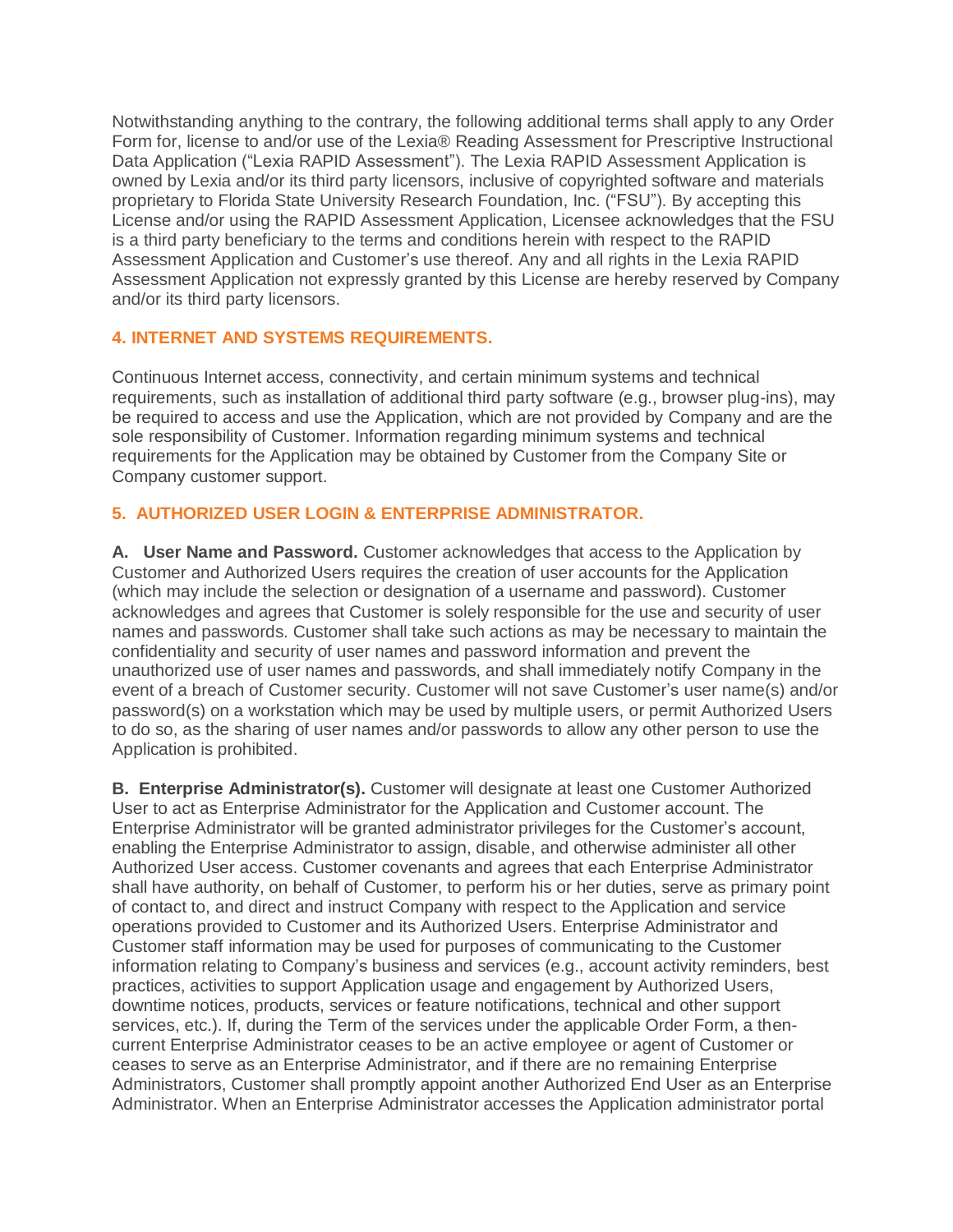using his or her password, the Application will provide the Enterprise Administrator with certain administrative capabilities with respect to Customer's use of the Application that other Authorized Users will not have, including the ability to cancel password access and thereby deny access to the Application through use of such password. Using functionality provided within the Application administrator portal and/or with assistance from Company customer support, Customer agrees that the Enterprise Administrator will promptly deactivate and cancel password access of any Authorized User (including any Enterprise Administrator) who (i) ceases to be employed by Customer, (ii) Customer no longer wishes to have access to the Application, or (iii) Customer knows or reasonably believes is causing or may cause Customer to breach any provision of this Agreement or is in any way mishandling passwords or access. Customer will notify Company at the time an Enterprise Administrator's password access is deactivated or cancelled for any of the reasons specified in clauses (i) through (iii) above.

## **6. TRANSFER.**

Customer may not, and may not permit others to, directly or indirectly sell, rent, lease, loan, timeshare, or sublicense all or any part of the Application.

## **7. LIMITATIONS ON USE.**

Customer agrees not to, and not to permit others to, directly or indirectly (a) reverse assemble, reverse compile, or otherwise reverse engineer or attempt to access or derive the source code or object code or any associated computer algorithms or models of all or any part of the Application, including but not limited to any methods, algorithms, or models relating to language, literacy or other assessments; (b) copy, modify, translate, alter, change, or collect information that can be used to create derivative works of all or any part of the Application; (c) download, copy, or collect information that could be used to copy all or any part of the Application; or (d) access or use all or any part of the Application for any purpose other than for the educational and/or assessment purposes set forth herein, except as and only to the extent expressly authorized by applicable law notwithstanding this limitation, and/or as expressly authorized in writing by Company. Any such authorization supplied by Company, and any information obtained by Customer through any such authorized use, may only be used by Customer for the purpose expressly authorized by Company and may not be disclosed to any third party or used to create any software or work that is substantially similar to the Application or any component thereof. If the applicable Order Form specifies a maximum number of Authorized Users or concurrent users that may access the Application, Customer agrees not to exceed such maximum number without the prior written approval of Company. Customer agrees, upon request by Company, to exchange its current version of the Application or any component thereof, for an updated version, and to discontinue use of the replaced version.

## **8. OWNERSHIP OF INTELLECTUAL PROPERTY.**

Company reserves all rights in the Application (including all components thereof and materials provided therewith) not expressly granted to Customer in this Agreement. Customer acknowledges and agrees that Company or its third party licensors own all rights, title, and interest in and to the Application (including all software, code, algorithms, models, interfaces, text, photographs, graphics, animation, applets, music, video and audio incorporated therein, and any related user guides, documentation or materials), the Company trademarks, the URLs that incorporate all or any portion of Company's marks, and other marks owned by Company and/or related to the Application and components thereof, all of which are covered by various protections including, without limitation, copyright, trademark, and trade secrecy law. Customer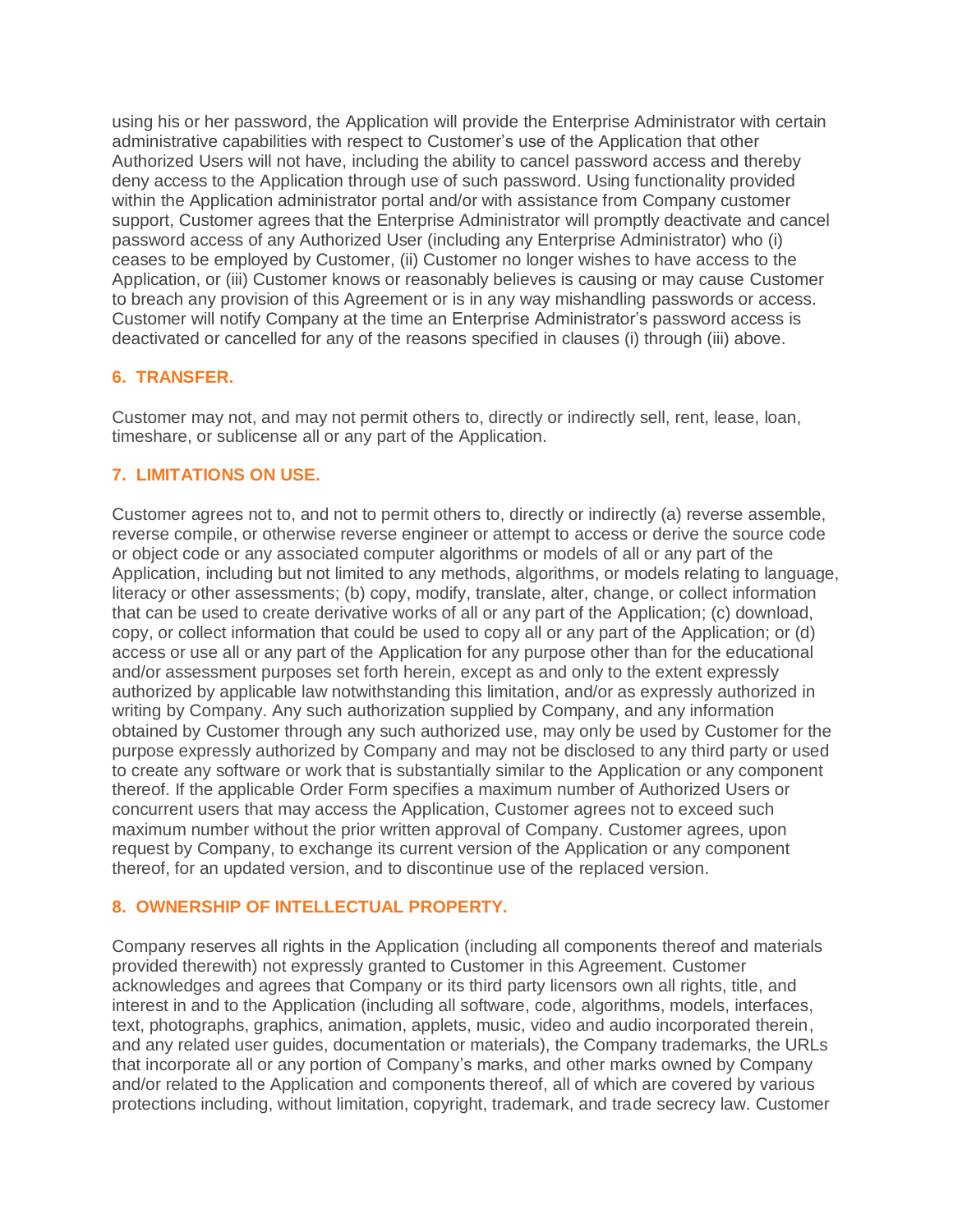agrees not to alter, remove, conceal, or otherwise change any trademarks, logos or other marks of Company or its third party licensors contained within the Application. If Customer suggests new features or functionality that Company, in its sole discretion, adopts for the Application, such new features or functionality will be the sole property of Company and any and all claims of Customer as to the same are hereby waived and released. Company reserves the right, in its sole discretion and without incurring any liability to Customer, to update, improve, replace, modify or alter the specifications for and/or functionality of all or any part of the Application from time to time. By using the Application, Customer agrees to automatically receive updates.

## **9. SUPPORT.**

Company offers support to customers of the Application in accordance with its published support policies. The hours of support operations and means of accessing Company customer support are provided and available from Company's customer support page on Company's website. Support hours and methods of submitting support requests may vary for certain Company Applications and/or for certain geographic regions or territories. Company reserves the right to change its support policy at any time and provide notice to Customer by updating the policy on Company's support page on its website.

## **10. LIMITED WARRANTY, DISCLAIMERS, AND LIABILITY LIMITATIONS.**

## **A. LIMITED WARRANTY.**

- i. General: Company represents and warrants to Customer that it will provision and perform the Application and any associated services in a professional and workmanlike manner, conforming in all material respects to industry standards and practices.
- ii. Hosted Application: Company warrants that the hosted Application will perform substantially in accordance with the descriptions and specifications applicable to such Application for the subscription period (as provided in the applicable Order Form) of the relevant Application license (the "Hosted Application Warranty Period") under normal use. Notwithstanding anything to the contrary, Company makes no representation or warranty with respect to any third party software, and undertakes no obligations with respect to any third party software, and Company makes no representation or warranty of any kind relating to any Customer-provided content, its quality or any use thereof. Company's sole liability and Customer's sole remedy for breach of the foregoing Hosted Application Warranty during the Hosted Application Warranty Period will be, at Company's option, the repair or replacement of the Application, or a refund of the prepaid subscription fees received by Company from Customer for the remaining unused portion of the Application subscription licenses under the applicable Order Form(s) from the date written notice of deficiency was received from the Customer by Company.
- iii. Headset units: Company warrants that any headset units included under any Order Form will perform substantially in accordance with the descriptions applicable to such unit for thirty (30) days following delivery ("Headset Warranty Period") under normal use. Except for the foregoing limited warranty, Company provides the headset units "as is," and all other representations and warranties regarding the headset units, express or implied, are hereby disclaimed. Company's sole liability and Customer's sole remedy for breach of the foregoing headset unit warranty will be limited to replacement of the defective headset unit, including, at Company's option, with an alternative headset unit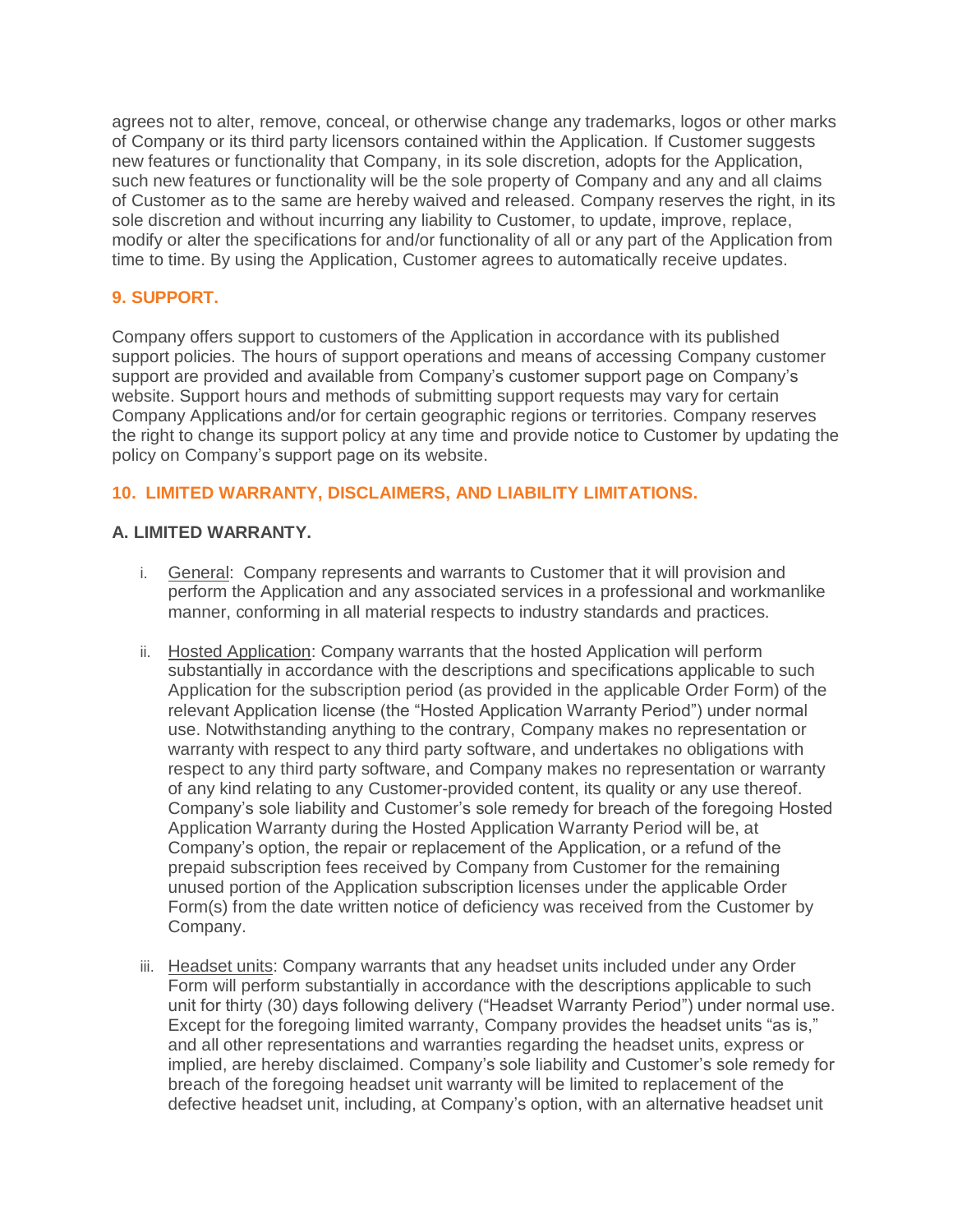of similar quality and functionality. Defects must be reported within the Headset Warranty Period.

**B. DISCLAIMER OF WARRANTIES.** OTHER THAN AS STATED IN SECTION 10A ABOVE, AND TO THE MAXIMUM EXTENT PERMITTED BY LAW, COMPANY AND ITS THIRD PARTY LICENSORS MAKE NO OTHER WARRANTIES OR PROMISES, WHETHER EXPRESS OR IMPLIED, OR BY STATUTE, COMMON LAW, CUSTOM, USAGE OR OTHERWISE, ABOUT THE APPLICATION, THE EMBEDDED SOFTWARE OR ANY SERVICES PROVIDED HEREUNDER, AND PROVIDE THE APPLICATION AND SUPPORT SERVICES (IF ANY) "AS-IS" WITH ALL FAULTS, AND THE ENTIRE RISK AS TO THE SATISFACTORY QUALITY, PERFORMANCE, ACCURACY, AND EFFECTS OF SUCH APPLICATION (IF ANY) SHALL BE WITH CUSTOMER. THERE IS NO REPRESENTATION OR WARRANTY HEREIN AGAINST INTERFERENCE WITH CUSTOMER'S ENJOYMENT OR AGAINST INFRINGEMENT. WITHOUT LIMITING THE GENERALITY OF THE FOREGOING, COMPANY AND COMPANY'S THIRD PARTY LICENSORS DISCLAIM ANY AND ALL OTHER EXPRESS OR IMPLIED REPRESENTATIONS AND WARRANTIES WITH RESPECT TO THE APPLICATION AND ANY SERVICES PROVIDED HEREUNDER, INCLUDING ANY EXPRESS OR IMPLIED WARRANTY OF MERCHANTABILITY, FITNESS FOR A PARTICULAR PURPOSE, ACCURACY, RELIABILITY OR COMPLETENESS OF DATA, SATISFACTORY QUALITY, NON-INFRINGEMENT, OR THAT CUSTOMER'S USE OF THE APPLICATION WILL BE UNINTERUPTED, VIRUS-FREE, OR ERROR-FREE. CUSTOMER ACKNOWLEDGES THAT NO EXPRESS OR IMPLIED REPRESENTATIONS OR WARRANTIES ARE MADE BY ANY THIRD PARTY LICENSORS HEREIN.

**C. CUSTOMER ASSURANCE.** Customer warrants to Company: (i) that it has all rights, licenses, permissions, and authorities necessary to enter into this Agreement; and (ii) that its provision of Customer Data (as defined herein) to Company and its authorizations and instructions to Company relating to the processing of such Customer Data shall at all times be in compliance with all applicable laws and regulations, including data protection laws and any notice and/or consent requirements.

**D. LIMITATIONS OF LIABILITY.** TO THE MAXIMUM EXTENT PERMITTED UNDER APPLICABLE LAW, IN NO EVENT WILL COMPANY OR COMPANY'S THIRD PARTY LICENSORS, OR ANY OTHER PERSON OR ENTITY, BE LIABLE TO CUSTOMER OR ANY AUTHORIZED USER FOR (A) ANY INDIRECT, CONSEQUENTIAL, INCIDENTAL, EXEMPLARY, PUNITIVE OR SPECIAL DAMAGES, INCLUDING REPLACEMENT COSTS AND/OR ANY LOSSES RELATING TO CUSTOMER OR CUSTOMER'S BUSINESS, SUCH AS LOST DATA, LOST PROFITS, BUSINESS INTERRUPTION, OR LOST SAVINGS, EVEN IF COMPANY OR ITS THIRD PARTY LICENSORS HAVE BEEN ADVISED OF THE POSSIBILITY OF SUCH DAMAGES; OR (B) ANY CLAIM BY ANY THIRD PARTY. IF CUSTOMER COULD HAVE AVOIDED DAMAGES BY TAKING REASONABLE CARE, NEITHER COMPANY NOR COMPANY'S THIRD PARTY LICENSORS WILL BE LIABLE FOR SUCH LOSSES. TO THE EXTENT PERMITTED UNDER APPLICABLE LAW, IN NO EVENT WILL COMPANY'S TOTAL LIABILITY UNDER THIS AGREEMENT, WHETHER ARISING IN CONTRACT, TORT, INCLUDING NEGLIGENCE, OR OTHERWISE, EXCEED THE CUMULATIVE PAYMENTS RECEIVED BY COMPANY FROM CUSTOMER UNDER THIS AGREEMENT. BECAUSE SOME STATES OR JURISDICTIONS DO NOT ALLOW THE EXCLUSION OR LIMITATION OF LIABILITY FOR CERTAIN DAMAGES, IN SUCH STATES OR JURISDICTIONS, COMPANY'S LIABILITY SHALL BE LIMITED TO THE EXTENT PERMITTED BY LAW.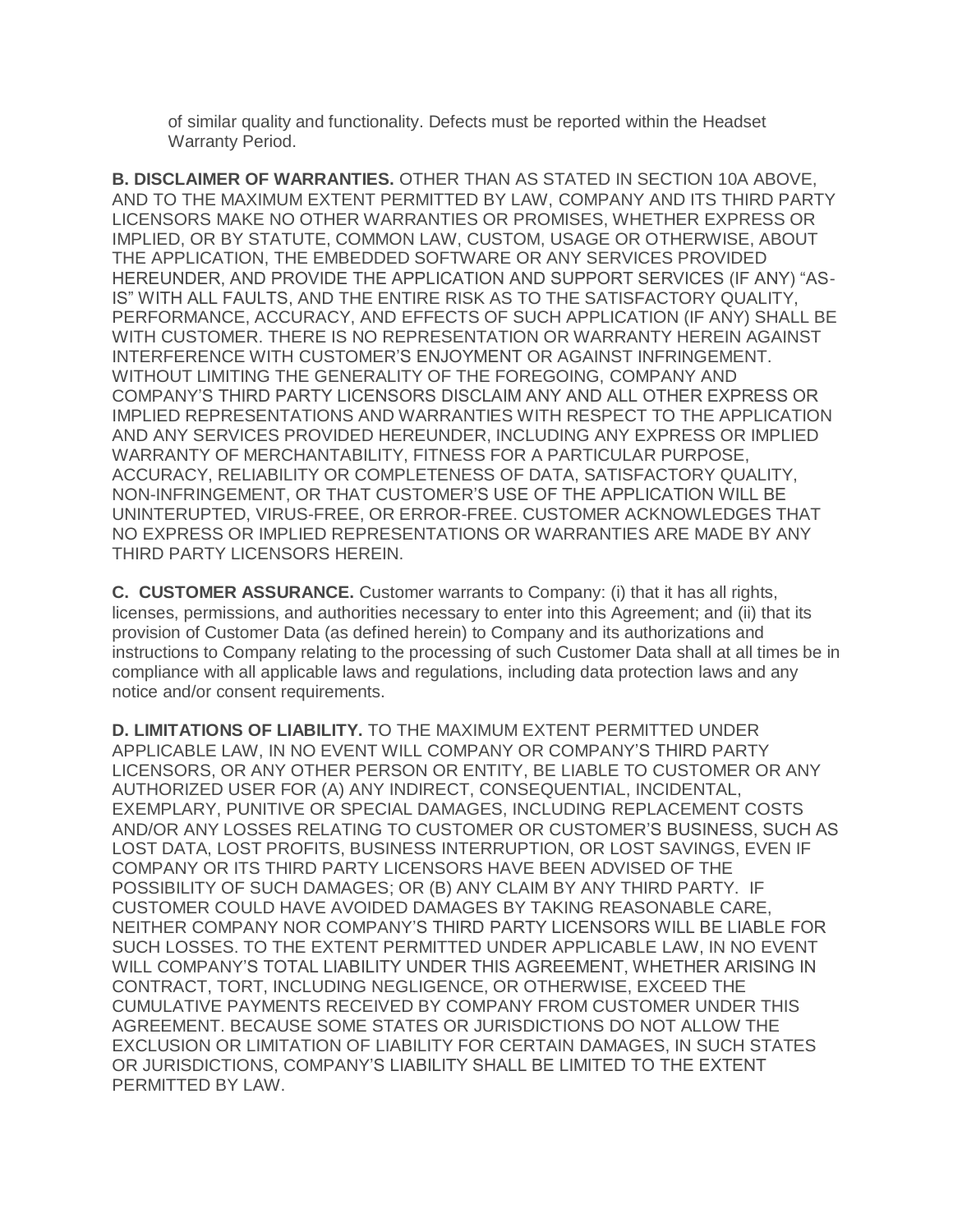## **11. TERMINATION AND SURVIVAL.**

**A. Term.** Subject to the terms hereof, this License Agreement is effective for the term of each Order Form and all Application subscription and service periods thereunder ("Term"). Customer may terminate any Order Form and its rights under this License at any time by providing thirty (30) days prior written notice to Company, *provided however*, that, except in the event of Customer's termination of an Order Form for Company's uncured material breach, Customer will not be entitled to any refund of any license, subscription, service, or other fees set forth in the Order Form, or any portion thereof, unless otherwise expressly agreed by Company in writing in the applicable Order Form. For clarity, except in the event of Company's termination of an order or this License due to material breach by Customer, the term of any individual subscription license acquired under this License shall be as set forth in the applicable accepted Order Form, and the rights in such subscription licenses shall not be transferred from the Customer entity named as the receiving party in the applicable Order Form to any other entity. By accepting this License, Customer authorizes Company to immediately suspend and/or terminate Customer's and/or any Authorized User's rights, without notice, under this License, including access to the Application, if Customer or any Authorized User fails to comply materially with any terms of this License, including the prompt payment of fees set forth in the applicable Order Form. Restrictions imposed by Company for a breach of this License may include, but are not restricted to:

- **(i)** Terminating the IP address of a non-compliant workstation; and
- **(ii)** Terminating account access to the Application.

**B. Termination.** Subject to the terms herein, upon receipt of notice of termination, Customer and any Authorized User shall cease all use of the Application. Company may require Customer to certify in writing that Customer has complied with this requirement. Customer Data (as defined herein) is available for export in reports by Customer's designated Enterprise Administrator(s) at any time during the applicable Application subscription period through selfservice tools within the Application administrator portal. Upon termination of this Agreement and all access to the Application and/or service, and/or upon Customer's written request, Company will, unless otherwise legally required, initiate its processes to securely remove, delete and/or otherwise render unreadable or undecipherable Customer Data in its possession within sixty (60) days from the date such written request was received by Company in accordance with Company's then-current data removal protocols; otherwise, Company will remove such Customer Data within a commercially reasonable period of time. Upon completion of such removal and upon written request, Company will provide written confirmation to Customer that such Customer Data has been disposed of in accordance with the foregoing. All terms, provisions, obligations, or restrictions herein that expressly or by their nature are to continue after termination shall survive the termination of this License for any reason, but this sentence shall not imply or create any continued right to use the Application after termination of this License.

# **12. CONFIDENTIALITY.**

**A. Obligations.** Subject to any legal obligations on Customer with respect to public/open records requirements, each Party agrees to hold Confidential Information, as defined herein, of the other Party in confidence, and not use or disclose it to an unauthorized third party as long as the information is confidential. The receiving party will protect the Confidential Information by using the same degree of care, but no less than a reasonable degree of care, to prevent the unauthorized use, dissemination, or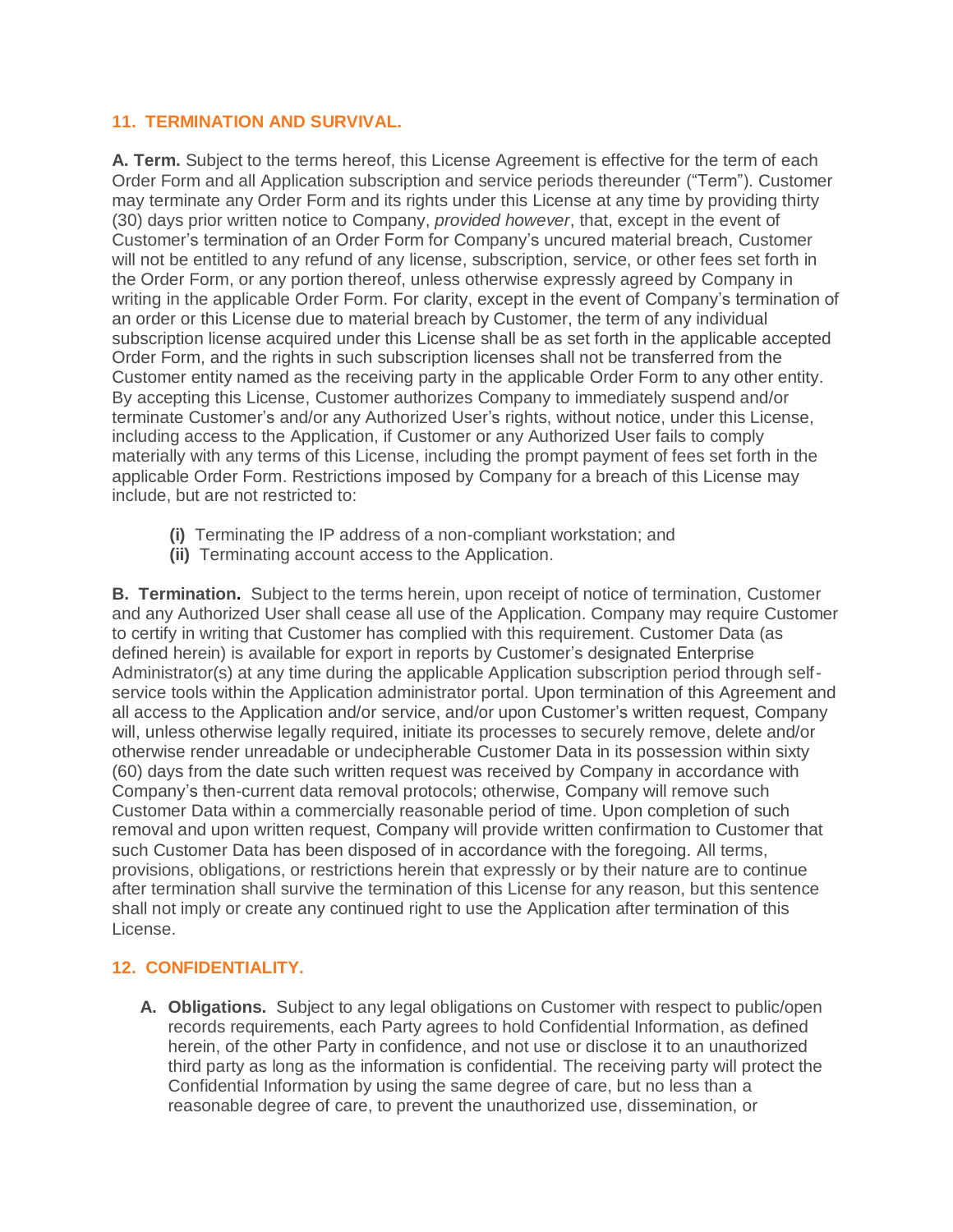publication of Confidential Information as the receiving Party uses to protect its own Confidential Information of like nature. "Confidential Information" means any proprietary information exchanged between the Parties, which is (i) marked "confidential" or "proprietary" at the time of disclosure by the disclosing Party; or (ii) by its nature or content is reasonably distinguishable as confidential or proprietary to the disclosing Party, and includes, without limitation, information regarding a Party's technology, designs, techniques, research, know-how, current or future products or business plans, pricing, customers, employee information, data, policies or practices, and other business and technical information, and shall include, to the extent permitted under applicable law, the terms and conditions of this Agreement or of any Order Form and the pricing provisions thereof. The receiving Party may disclose the Confidential Information to its employees, agents, contractors, and legal or financial advisers only as necessary and in relation to the performance of such Party's obligations with respect to this Agreement, and provided such parties have executed written nondisclosure commitments protecting the Confidential Information consistent with the terms and obligations under this Agreement, or as may be required under regulatory requirements.

**B. Exclusions**. Confidential Information will not include information that (a) is made generally available in the public domain prior to time of disclosure; (b) is or becomes publicly available through no act or omission by the receiving Party; (c) was already in the receiving Party's possession without restriction before receipt from the disclosing Party and was not subject to a duty of confidentiality; (d) is rightfully disclosed to the receiving Party by a third party without confidentiality restrictions; or (e) that the receiving Party independently developed without use of or reference to Confidential Information. The receiving Party may disclose the disclosing Party's Confidential Information as required by law or court order provided: (i) the receiving Party reasonably notifies the disclosing Party in writing of the requirement for disclosure, unless such notice is prohibited by law; and (ii) discloses only that portion of the Confidential Information legally required.

## **13. DATA COLLECTION, PROCESSING, PRIVACY & SECURITY.**

The Parties understand and agree that use of the Application and associated services involves the receipt, processing, review, and analysis by Company of personally identifiable information of Customer's Authorized Users ("Customer Data"). As between the Parties, Customer Data is, and remains, the property of Customer as controller of the Customer Data, and Company acts as service provider and processor of the Customer Data under this Agreement.

Company confirms that it will use Customer Data solely to enable Company to provision and support its Applications and associated services and operations, to fulfill its obligations to Customer under and in accordance with this Agreement, and as provided under applicable law.

Company covenants and agrees that it has and will at all times during the Term of this Agreement and while Company is in possession of Customer Data, maintain an information security program that includes reasonable and appropriate administrative, technical, physical, organizational and operational safeguards, and other security measures designed to safeguard Customer Data while in Company's systems from unauthorized access, loss, misuse and/or alteration, consistent with standards in the educational technology service provider industry and the requirements of applicable law. Company agrees that it will restrict access to Customer Data to Company employees and authorized agents and providers who require access to such information to enable Company to provision and support its Applications and services to its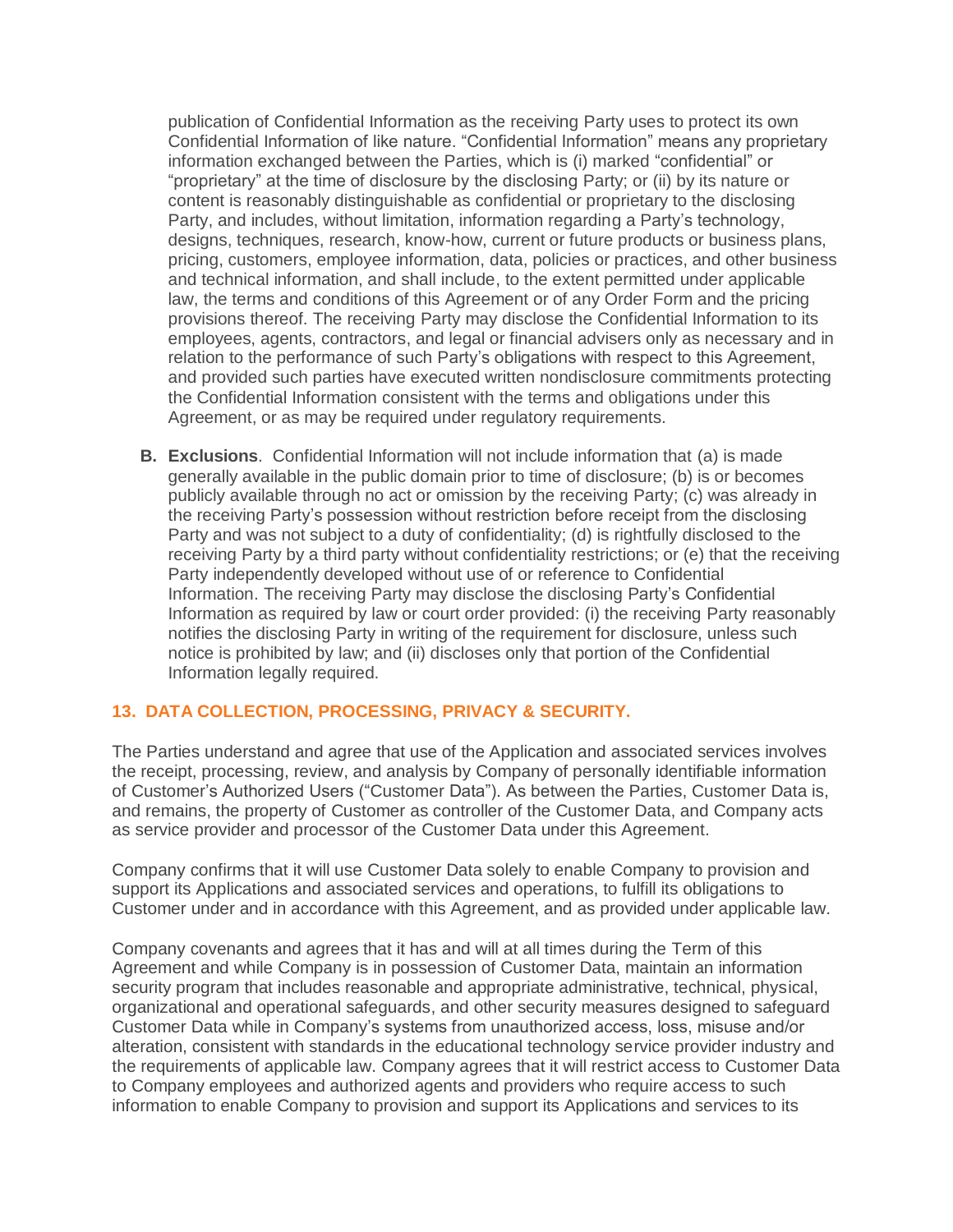customers, and who are under contractual obligations of confidentiality to Company. Company shall at all times be fully responsible to Customer under this Agreement for Company employees, authorized agents, and providers.

If Customer is a U.S. school, U.S. school district, or U.S. state or federal agency, and Customer Data includes personally identifiable information about a student protected under the Family Educational Rights and Privacy Act of 1974, as amended (20 U.S.C. § 1232g et seq.) or other applicable state student educational records privacy law ("FERPA Protected Data"), Company covenants and agrees that shall use and process such FERPA Protected Data in compliance with FERPA and such applicable state student records privacy law. Customer agrees that Company shall be considered a "School Official" for its institution for purposes of the performance of services under this Agreement in accordance with FERPA, and Company shall provide reasonable assistance to Customer with respect to Customer's compliance obligations thereunder. In addition to any other terms entered into between Customer and Company with respect to Company's handling of Customer Data including FERPA Protected Data, Company shall process such Customer Data in accordance with Company's [Student Records Privacy](http://www.lexialearning.com/privacy/student-records-privacy-statement-security-plan) [Statement](http://www.lexialearning.com/privacy/student-records-privacy-statement-security-plan) & [Security Plan.](https://www.rosettastone.com/student-records)

If an Authorized User (that is not the Customer Enterprise Administrator), or if a parent, legal guardian, or student contacts Company with a request to review, modify, export, or delete Customer Data, or if an agency, court, law enforcement or other entity requests access to Customer Data, Company will (unless prohibited by writ or compulsory legal process) promptly direct the requesting individual or entity to contact the Customer, and/or notify Customer of the request, and thereafter, Company will use reasonable and good faith efforts to assist Customer in fulfilling any such requests, as directed by the Customer.

Notwithstanding the foregoing or anything to the contrary, the Parties acknowledge and agree that, consistent with applicable law, Company may collect, use, analyze, and retain data generated through the use by Customer and Authorized Users of the Application and services from which all personally identifiable information and individually identifying attributes have been removed ("De-identified Data") for benchmarking, development of best practices, improvement or development of Company's educational products and services, and/or for educational research and statistical purposes, without reimbursement to or prior notice or authorization from Customer. Company agrees that it will not use or publish materials utilizing such De-identified Data in any way that identifies Customer or any Authorized User as the source of that data without the prior written consent of Customer or Authorized User. Company shall in no event attempt to re-identify De-identified Data or authorize others to do so.

## **14. FEES AND PAYMENTS.**

Customer agrees to pay Company the fees for the Application and services as set forth on the applicable Order Form. Unless otherwise expressly agreed in writing, Company shall invoice Customer for the total amount stated on each Order Form. Unless otherwise specified in the Order Form, all invoiced amounts shall be due and payable within thirty (30) days of date of invoice. Payments due hereunder shall be made by Customer without any deduction, setoff or bank charges, to Company at the banking institution in the United States designated by Company in U.S. dollars, unless otherwise mutually agreed and expressly set forth in the applicable Order Form. Except as expressly provided herein, all payments made by Customer are non-refundable. Unless expressly prohibited under applicable law, overdue payments (other than amounts that are the subject of a legitimate dispute) shall accrue interest at the lesser of one and one half percent (1.5%) per month or the maximum allowable interest under applicable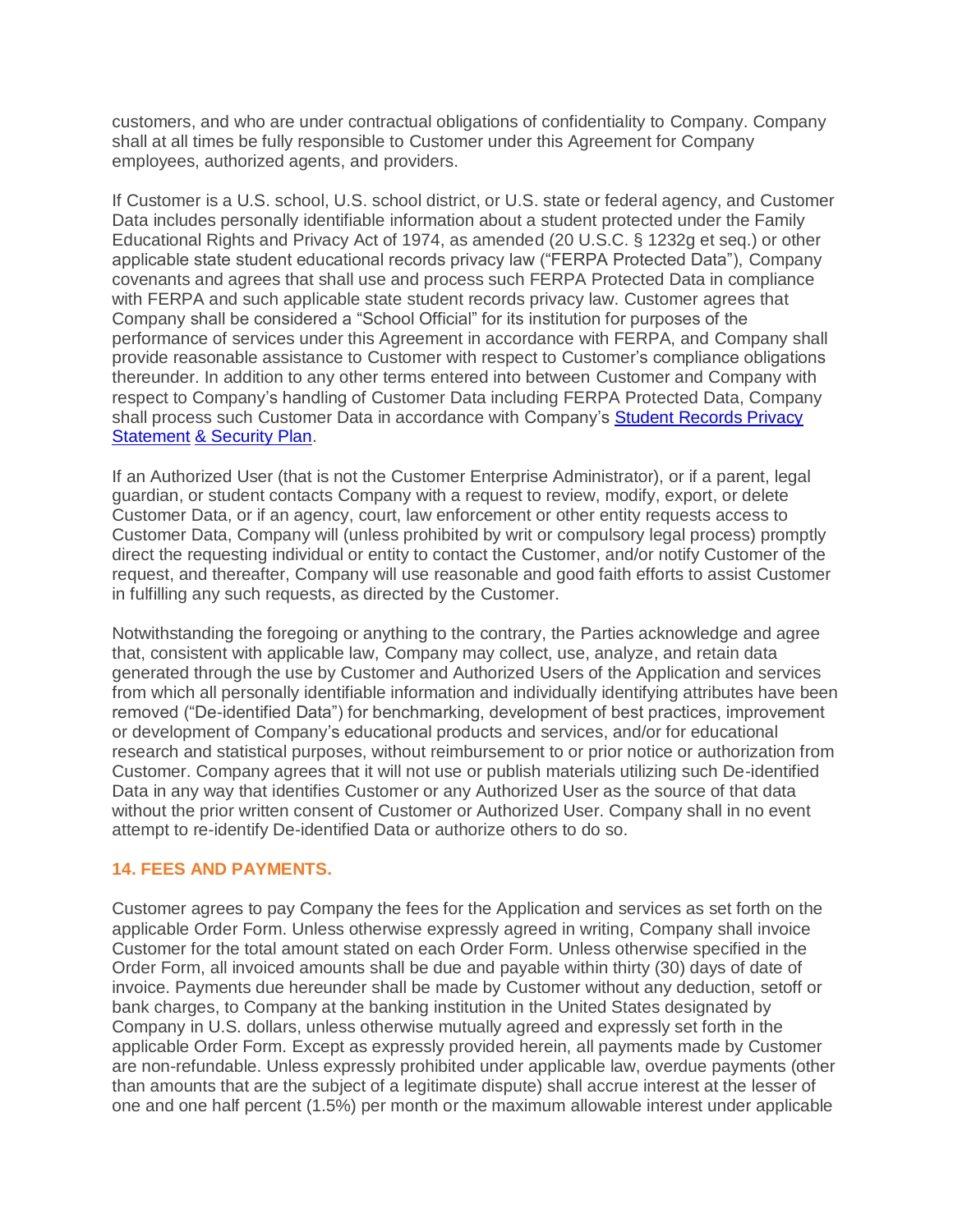law from the due date until paid, and Customer shall pay Company's costs of collection, including Company's reasonable attorneys' fees and court costs. The amounts due to Company as set forth in the applicable Order Form do not include, and Customer shall be solely responsible for payment of, any sales, use, property, value-added or other taxes (including any amounts to be withheld for the purpose of paying the foregoing) relating to, resulting from or based on Customer's purchase and/or use of the Application. If Company is required to pay any of the foregoing taxes, then such taxes shall be billed to and promptly paid by Customer.

## **15. GOVERNING LAW AND FORUM.**

**A. Governing Law.** This License and each Order Form will be governed in all respects, by and construed in accordance with the laws of the Commonwealth of Virginia, USA, without reference to its principles relating to conflicts of law, and each Party agrees that any action arising out of or related to this License must be brought exclusively in a U.S. state or Federal court in the Commonwealth of Virginia, *provided however*, that if Customer is a U.S. public school or school district, or an agency or department of the U.S. federal or any state government, then any claims or disputes between the Parties related to this License shall be governed by the laws of the state identified in Customer's address as set forth in the applicable Order Form, and all actions shall be brought in the appropriate state or federal courts located in such state.

**B.** Notwithstanding Section 15A above, if the Company address specified on the Order Form is in Canada, this Agreement shall be governed by and construed in accordance with the law of the Province of Ontario and the federal laws of Canada applicable thereto, excluding those provisions relating to conflicts of laws. The Parties hereby irrevocably attorn to the jurisdiction of the courts of the Province of Ontario or the Federal Court of Canada sitting in that province.

**C. Exclusion.** This License shall not be governed by the United Nations Convention on Contracts for the International Sale of Goods, the application of which is expressly excluded.

**D. Injunctive Relief.** Notwithstanding the above, Company shall have the right to commence and prosecute any legal or equitable action or proceeding before any court of competent jurisdiction to obtain injunctive or other relief against Customer in the event that, in the opinion of Company, such action is necessary or desirable.

# **16. ENTIRE AGREEMENT, TRANSLATION, ASSIGNMENT.**

**A. Entire Agreement.** Except as expressly provided herein, this License constitutes the entire agreement between the Parties with respect to the use of the Application by Customer and supersedes all prior or contemporaneous understandings regarding such subject matter. No amendment to or modification of this License, or action, or delay, will be binding upon Company unless in writing and signed by Company.

**B. Language.** In the event of a dispute between the English and any translated version, the English version of this License and the applicable Order Form shall prevail. *It is the express wish of the Parties that this agreement, as well as all correspondence and documents relating to this agreement, be written in English. The following is a French translation of the preceding sentence: Il est de la volonté expresse des parties que la présente entente, de même que toute*  la correspondance et la documentation relative à cette entente, soient rédigées en langue *anglaise.*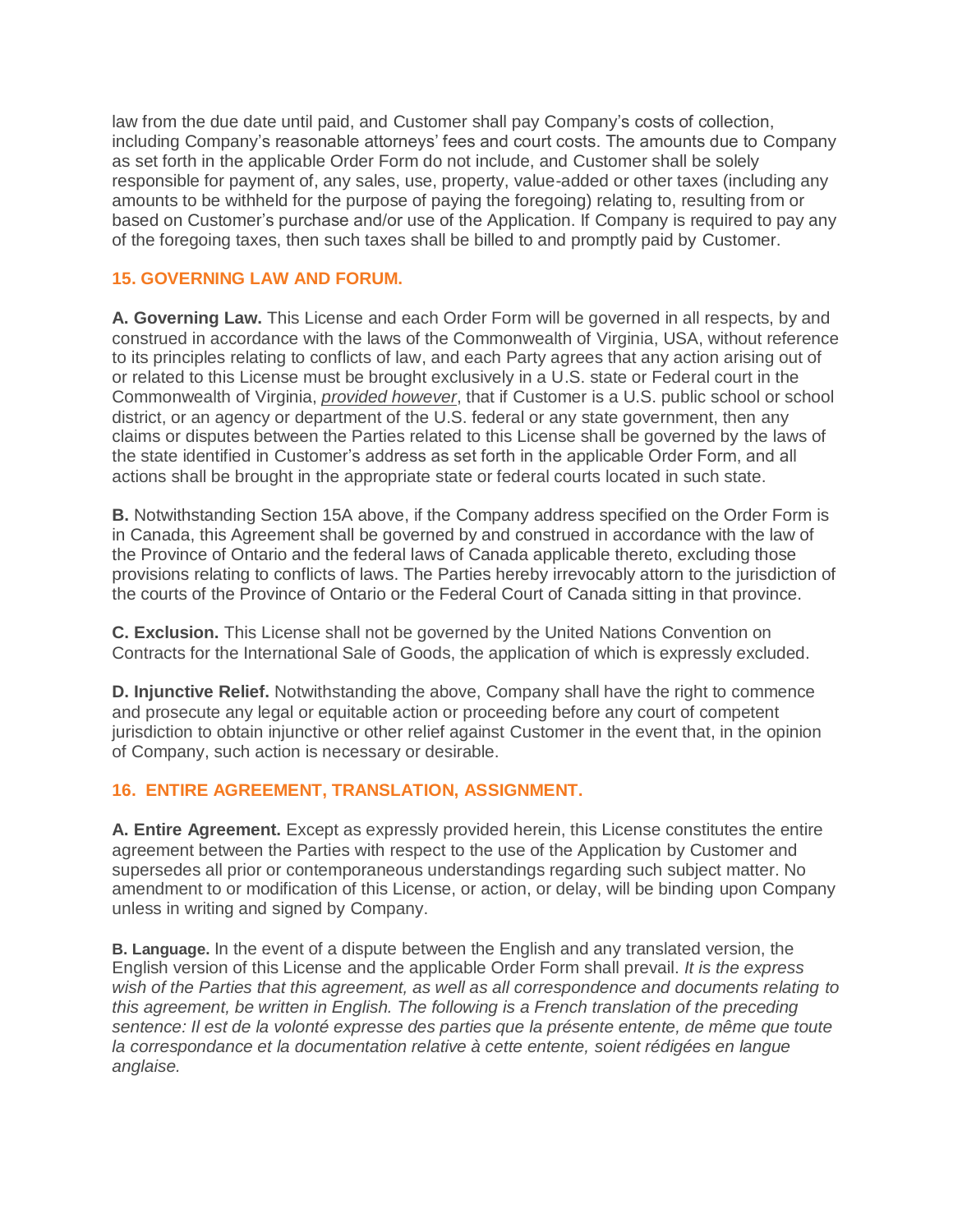**C. Assignment.** Neither Party may assign or transfer this License and/or any rights or obligations hereunder, in whole or in part, to another Party at any time without the prior consent of the other Party; provided, however, that, unless otherwise expressly required under applicable law, prior consent shall not be required for an assignment by Company to an affiliate and/or in connection with a name change, merger, acquisition, reorganization or transfer of all or substantially all of its stock, assets or business.

# **17. SEVERABILITY.**

All provisions of this License apply to the maximum extent permitted by applicable law. If any part of this License is determined to be invalid or unenforceable pursuant to applicable law, then the invalid or unenforceable provision will be deemed superseded by a valid, enforceable provision that most closely matches the intent of the original provision and the remainder of this License will continue in effect.

## **18. EXPORT.**

Customer acknowledges that the Application is subject to U.S. export jurisdiction. Customer agrees to comply with all applicable international and national laws that apply to the Application, including the U.S. Export Administration Regulations and Office of Foreign Assets Control Regulations, as well as end-user, end-use, and destination restrictions issued by U.S. and other governments.

## **19. FORCE MAJEURE.**

No failure or omission by either Party to carry out or observe any of the terms and conditions of this License (other than payment obligations) shall give rise to any claim against such Party or be deemed a breach of this License if such failure or omission arises from an act of God or any other force majeure, an act of any government, or any other cause beyond the reasonable control of the affected Party.

## **20. WAIVER.**

Failure to insist upon strict compliance with any of the terms, covenants, or conditions of this License shall not be deemed a waiver of that term, covenant, or condition or of any other term, covenant, or condition of this License. Any waiver of relinquishment of any right or power hereunder at any one or more times shall not be deemed a waiver or relinquishment of that right or power at any other time.

# **21. THIRD PARTY RIGHTS.**

Except as expressly set forth herein, nothing in this License shall be construed as giving any person or entity, other than the Parties hereto and their successors and permitted assigns, any right, remedy, or claim under or in respect of this License or any provision hereof.

# **22. U.S. GOVERNMENT RIGHTS.**

If Customer is a U.S. government entity, Customer acknowledges that elements of the Company Application constitute software and documentation and are provided as "Commercial Items" as defined at 48 C.F.R. § 2.101, and are being licensed to U.S. government end users as